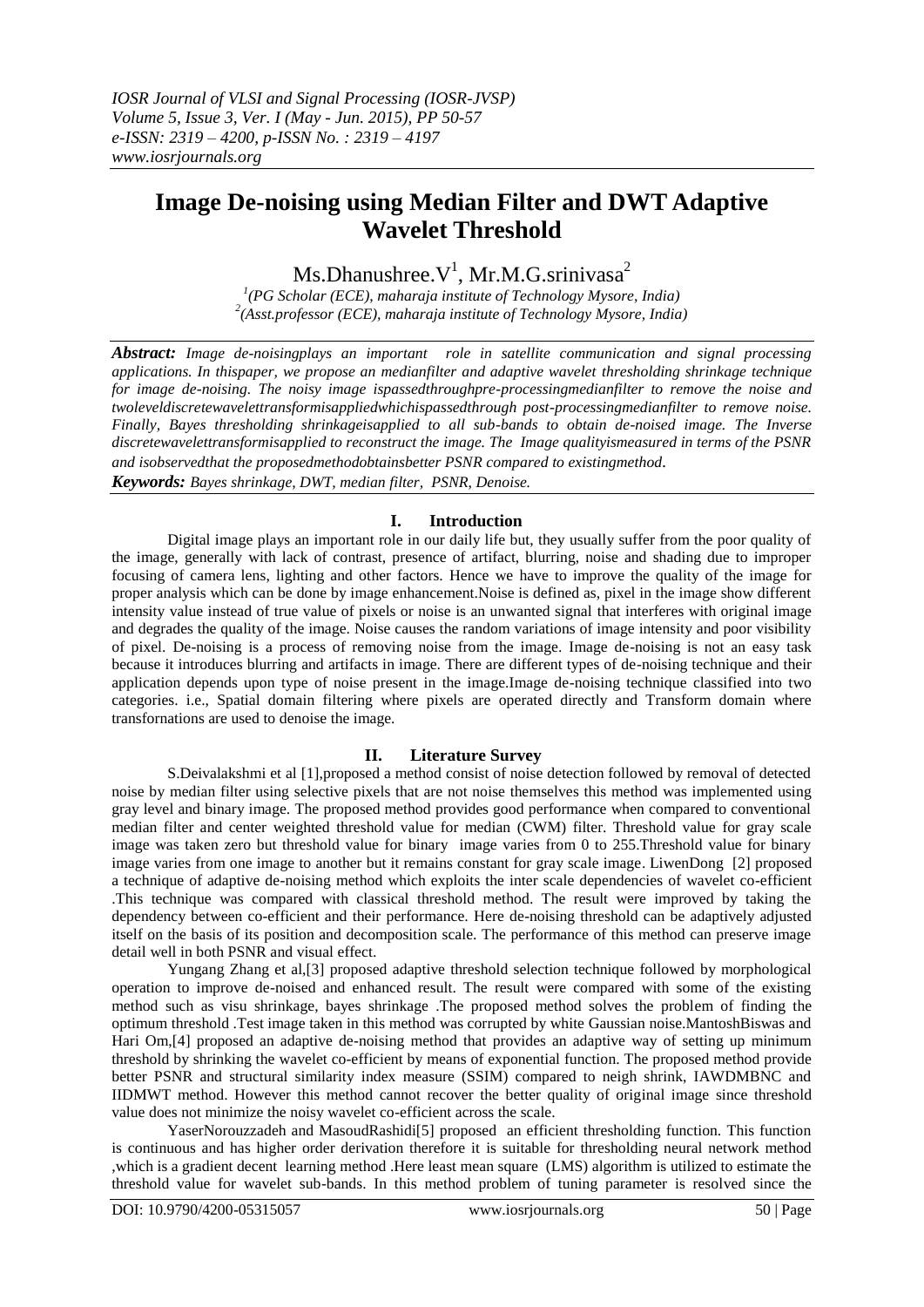proposed thresholding function doesnot require additional parameter. The proposed function provides better PSNR and visual quality compared to well-known thresholding function.BogdanSmolka and Krystyna Malik,[6] proposed a method which is utilizing the concept of trimmed cumulative distance assigned to pixels from the local filtering window which serves as measure of pixel distortion. Here filtering technique is used to reduce the impulsive and Gaussian noise present in color image. The output of the filter is weighted average of pixel in processing window. Weights are obtained by measuring pixel corruption in that particular window.

Harnani Hassan and AzilahSaparon[7] proposed wavelet thresholding and translation invariant methods of image de-noising to remove noise using orthogonal wavelet basis. The result shows that translation invariant method give the better PSNR and visual performance when compared to wavelet transform method this is due to translation invariant method has capability of attenuating Gibbs oscillation and adaptation to discontinuities.Hari Kumar Singh et al, [8] proposed an adaptive and efficient multi resolution algorithm for compression of digital image.DWT based compression technique have more advantage when compared to different transform domain compression because DWT has region of interest, quality scalability ,low bit rate transmission and most of the wavelet coefficient are close to zero.one of the main difference between FT and DWT is that DWT provide both time and frequency information but FT gives only frequency information

G. Andria et al,[9] proposed a method that consists, basically in liner filtering of only the vertical and diagonal details of the image. Using 1st level 2D wavelet decomposition the details are obtained .The linear filtering is performed with a Gaussian filter with kernel size that mainly depends on speckle noise. This method provides better result when compared to liner and non-liner de-nosing method.A. leoSahayaDharshini et al,[10] proposed tree based switching mechanism for the replacement of corrupted pixel. If the pixel is noisy then it checks for the neighbors of the processed pixel. If all the 4 neighbors are noisy then mean of the 4 neighbors are replaced. If any of the 4 neighbors are not noisy then the corrupted pixel is replaced by unsymmetrical terminal midpoint. The proposed method provides better performance in high noise density. M.Vijay et al, [11] proposed a new hybrid image de-noising method fusing the bilateral filter (BF) ,wavelet thresholding, multistate products wavelet thresholding which reduces blurring effects and preserve the edge details of the digital image .The proposed method also multiplies the adjacent wavelet sub-band to improve the features in image. First image is passed through the BF, output of the filter is an image with reduced noise but introduces blurring effect and also edge details are not preserved.in order to reduce this effects wavelet thresholding and adaptive wavelet thresholding is used in further stages. Blurring effect is reduced by passing through the wavelet thresholding method in 2nd stage .In 3rd stage dyadic wavelet transform is applied and multiproduct adaptive threshold rule is used to calculate an adaptive threshold to reduce the multistate product.

Ms. Jignasa M. Parmar and Ms. S. A. Patil, [12] proposed an wavelet thresholding method.Removing of noise from an image is not an easy task. Image gets corrupted by noise during acquisition, transmission, retrieval and storage process. This paper as made an comparison in terms of PSNR and RMSE between modified image de-noising which is based on spatial and wavelet domain and local adaptive wavelet image denoising method which is based on wavelet domain and it proves that local adaptive de-nosing method proved provide low RMSE and high PSNR.AdibAkl and Charles Yaacoub[13] proposed A hybrid wavelet-special denoising filter for image despeckling .this filter contains the combination of adaptive kuan filter and wavelet shrinkage technique to approximate image smoothing. Filter has capability to switch purely to special or wavelet function .when it switches in between special and wavelet function it reduce the speckle noise without over blurring.

D.Srinivasulu Reddy et al,[14] proposed a novel approach to image de-noising using diversity enhanced wavelet transform like diversity enhanced discrete wavelet transform(DEDWT), hyper analytic wavelet transform (HWT) and diversity enhanced hyper analytic wavelet transform (DEHWT).This proposed method provides an better visual performance compared to classical DWT with various mother wavelet that belongs to daubechies family. One of the drawback of the DEDWT is that it fails to remove the noise at the edges of the image.C.ShobanaNageswari and K. HelenPrabha, [15] proposed an hybrid filter techniques such as modified median(max) and modified mean(max) , modified median (N4 max) and modified mean (Nd max). it informs that this hybrid filter has better corner protective characteristics. Removal of speckle noise is very difficult to remove when compared to that of AWGN noise and also removal of noise in ultrasound images is very difficult task. Here modified median (N4 max) and modified mean(Nd max) provide the best result when compared to all other filters. One of the important applications of median filter is that it removes the noise from image by preserving edges but it is location invariant filter that is it alters the pixel which was not affected by noise.

Arpita Joshi et al., [16] ,proposed a joint scheme of wavelet transform using iterative noisy density and median filtering to remove salt and pepper noise in digital image. In this method thresholding is performed by wavelet transform itself no other kind of thresholds are used. Here median filtering minimizes salt and pepper noise effectively when compared to AWGN noise. The 3bd PSNR improvement and 5db down fall of RMSE is observed in salt and pepper noise when compared to AWGN noise.BhabeshDeka and P. K. Bora [17] proposed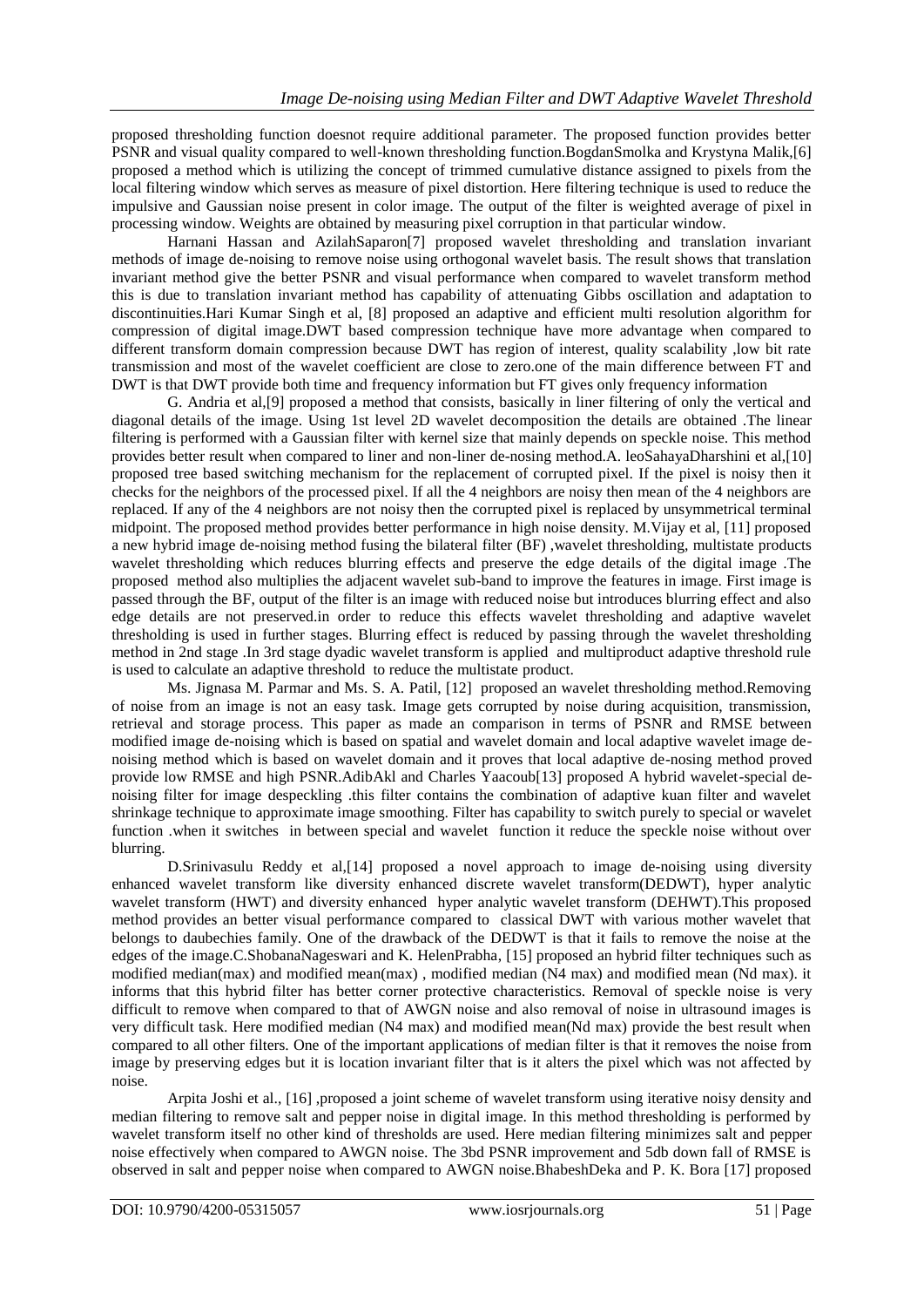switching based median filter for removal of salt and paper noise on gray scale images. Noise removal is performed in two stages. In 1st stage signal dependent rank-order mean(S-D ROM) filter is used to detect impulse. In second stage the noisy pixel are determined using the 2D non causal liner prediction technique and replaced by the median of the neighborhood pixel. This method provides improvements in both visual and quantitative compared to other switching based median filter.T.M.Benazir and B.M.lmran[18], proposed an algorithm for restoration of gray scale image that are highly corrupted by impulse noise. There are 2 phases, 1st phase detects whether the processing pixel is corrupted or not, in 2nd phase by using proposed algorithm recreates the corrupted pixel. This method uses less computational time since filter need to apply only once. One of the advantages of this method is that it does .not need threshold parameter. Images captured through CCTV camera may get blurred in such case we can use this method.

## **III. Proposed Method**

The proposed model for de-noising of image using median filter, DWT and thresholding is shown in fig 1



**Fig1-** model for image de-noising

## **3.1 Noisy Image**

Noisy image is obtained by adding noise to the original gray scale images of size  $512\times512$ . Here 512×512 indicates that an image is having 512 rows and column respectively. Here we are considering three types of noise they are salt & pepper noise with noise density 0.05, additive white Gaussian noise and speckle noise wiyh noise variance 0.05.

## **3.2 Preprocessing Median Filter**

In second step noisy image is passed through the pre-processing median filter. Image filters are mainly used for noise removal, edge detection, sharpen contrast etc. median filter generally belongs to the family of non-liner filters and are implemented using LPF, it is mainly used to remove the noise whole preserving the edges. Median filtering is a powerful technique used in image processing to remove noise. The main principal function used in median filter is to force points with distinct gray levels to be more like their neighbors. The traditional median filtering algorithm provides good result in image de-noising. Classical median filter algorithm perform some alteration to traditional median filtering algorithm to active some additional properties.The drawbacks of the standard median filter can be overcome median filter with boundary extension. To overcome the existence of noisy pixels around the boundary of the image, the entire matrix of image pixel is padded with zeros or ones or symmetric values. A row of zeros or ones or symmetric values is added at the top and bottom of the matrix. Similarly a column with zeros or ones or symmetric values is added at the left and right end of the matrix. Here symmetric values are padded across the boundary rather than that of zeros or ones because symmetric values preserve the edges and boundary information.

#### **3.3 Discrete Wavelet Transform**

Discrete wavelet transform is the transformation of array values into wavelet co-efficient. DWT of image is calculated by passing it through series of filter with different cut-off frequency this is called as decomposition or analysis. Mathematically analysis is also called as DWT. First image is decomposed through LPF with impulse response **g** which eliminates the frequency above the cut-off frequency. Simultaneously image is decomposed through HPF with impulse response **h** which eliminates the frequency below the cut-off frequency. DWT gives good time resolution and poor frequency resolution at high frequency which means less information is present in high pass filtered image. Good frequency resolution and poor time resolution at low frequency which means more information is present in low pass filtered image. We will obtain a 2 sub band of size M and N/2.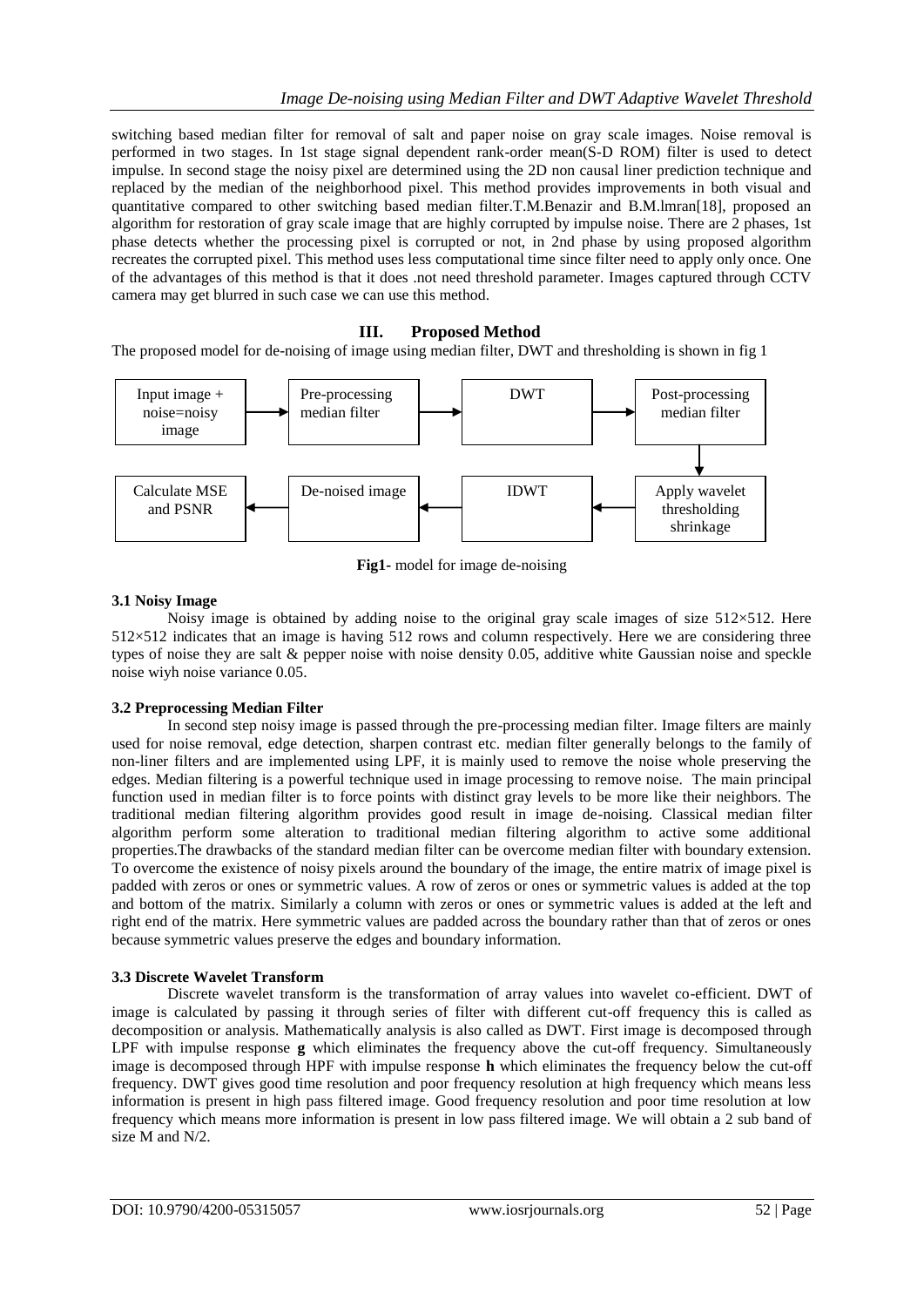

**Fig 2 –** Two level discrete wavelet decomposition

#### **3.4 Post Processing Median Filter**

Median filter is applied to all sub-bands after 1st level decomposition of DWT in order to remove the residual noise present in the image. Post processing median filter work similar to that of pre-processing median filter. This filter is not applied after 2nd level decomposition because it causes blur in the decomposed image.

#### **3.5 Wavelet Thresholding Shrinkage**

After post-processing median filter thresholding shrinkage [12] is applied to all the sub-bands. Wavelet thresholding is decomposition of image into wavelet co-efficient, comparing this co-efficient with the threshold value and shrinking these co-efficient close to zero to take away the noise present in image. The de-noised image is reconstructed from the modified co-efficient. The choice of thresholding is an important factor because it plays an important role in image de-noising. De-noising produces the smoothen image hence reducing the sharpness in the image. There exists a various thresholding method for noise removal it includes visu shrink, sure shrink and bayes shrink which is based on selection of threshold value.

#### **3.5.1BAYES shrinkage**

It uses the soft threshold and it is sub-band dependent i,e thresholding is done at each band of BAYES shrink threshold is given by,

$$
t_{\rm B} = \begin{cases} \frac{\sigma_v^2}{\sigma_x^2} & \text{if } \sigma_y^2 > \sigma_v^2\\ \max(|y_{i,j}|) & \sigma_y^2 \le \sigma_v^2 \end{cases}
$$

Where  $y_{i,j}$  is the sub-bands , $\sigma_y$  is the noise variance,  $\sigma_x$  is the original image variance and  $\sigma_y$  is the corrupted image variance

$$
\sigma_{y}^{2} = \frac{1}{M \times N} \sum_{i=1}^{M} \sum_{j=1}^{N} (y_{i,j})^{2}
$$

Where yi,j is the sub-bands

$$
\sigma_{x} = \sqrt{\max(\sigma_{y}^{2} - \sigma_{v}^{2}, 0)}
$$
  

$$
\sigma_{y} = \frac{median(|x_{i,j}|)}{}
$$

0.6745

 $x_{i,i} \in sub$  band  $HH^i$ : i=1, 2...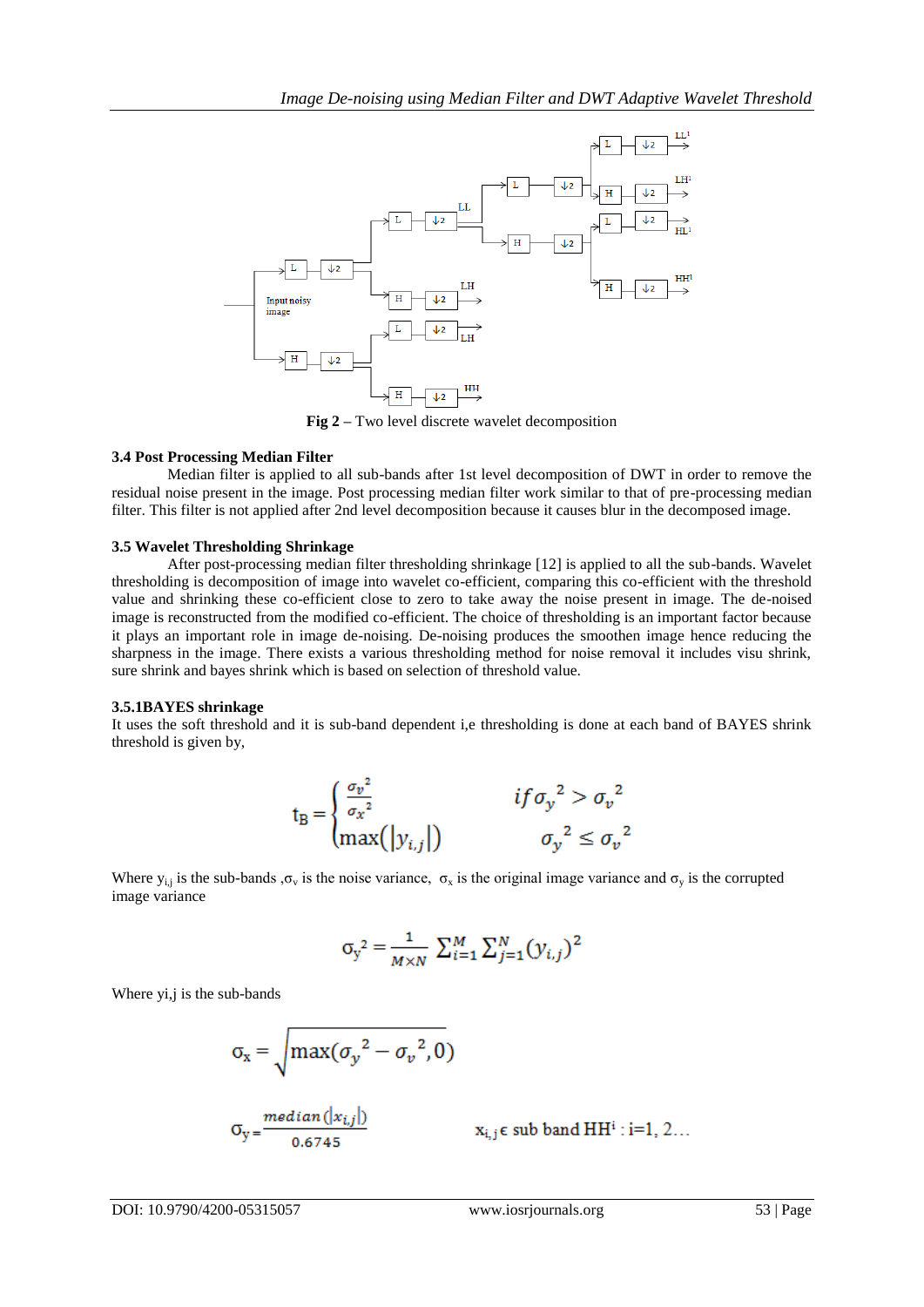visu shrink does not minimize the MSE and it does not remove speckle noise. Bayes shrink is suitable for all type of noise. Hence we goes with Bayes shrink

#### **3.6 Inverse Discrete Wavelet Transform**

In this step IDWT of threshold image is performed. The information from the sub bands are up sampled and filtered with the corresponding filter. The results that belong together are added and again up sampled and filtered with corresponding filter this process is repeated until original image is obtained.

#### **3.7 De-noised Image**

Here de-noised image obtained after inverse wavelet transform.

#### **3.8 Calculating PSNR and MSE**

PSNR is used to measure the quality of image. It is the ratio between maximum possible power and the distortion signal in image. It is expressed in decibels. Higher the value of PSNR indicates high quality of image.

$$
PSNR = \frac{(Max)^2}{MSE}
$$

Since we are using bit gray scale image maximum value is equal to 255. PSNR in dB is given by

## PSNR in  $db = 10log_{10}$  (PSNR).

MSE is the average squared difference between a original image and reconstructed image. It is computed as pixel by pixel by adding square difference of the entire pixel and dividing it by total number of pixel.

$$
MSE = \frac{1}{M \times N} \sum_{i=1}^{M} \sum_{j=1}^{M} (I(i,j) - R(i,j))^2
$$

Where,  $I(i, j)$  is the original image and  $R(i, j)$  is the reconstructed image. PSNR and MSE are inversely proportional i,e as PSNR increases as MSE decreases and vice versa.

#### **IV. Results**

**4.1Below figures indicate images reconstructed from different types of noises and table indicates the PSNR value reconstructed images**

**4.1.1 Lena image**



**Fig** (a) original image, fig(b) de-noised image from salt and pepper noise, fig(c) de-noised image from Gaussian noise, fig(d) de-noised image from speckle noise, fig(e) de-noised image from salt and pepper, Gaussian and speckle noise.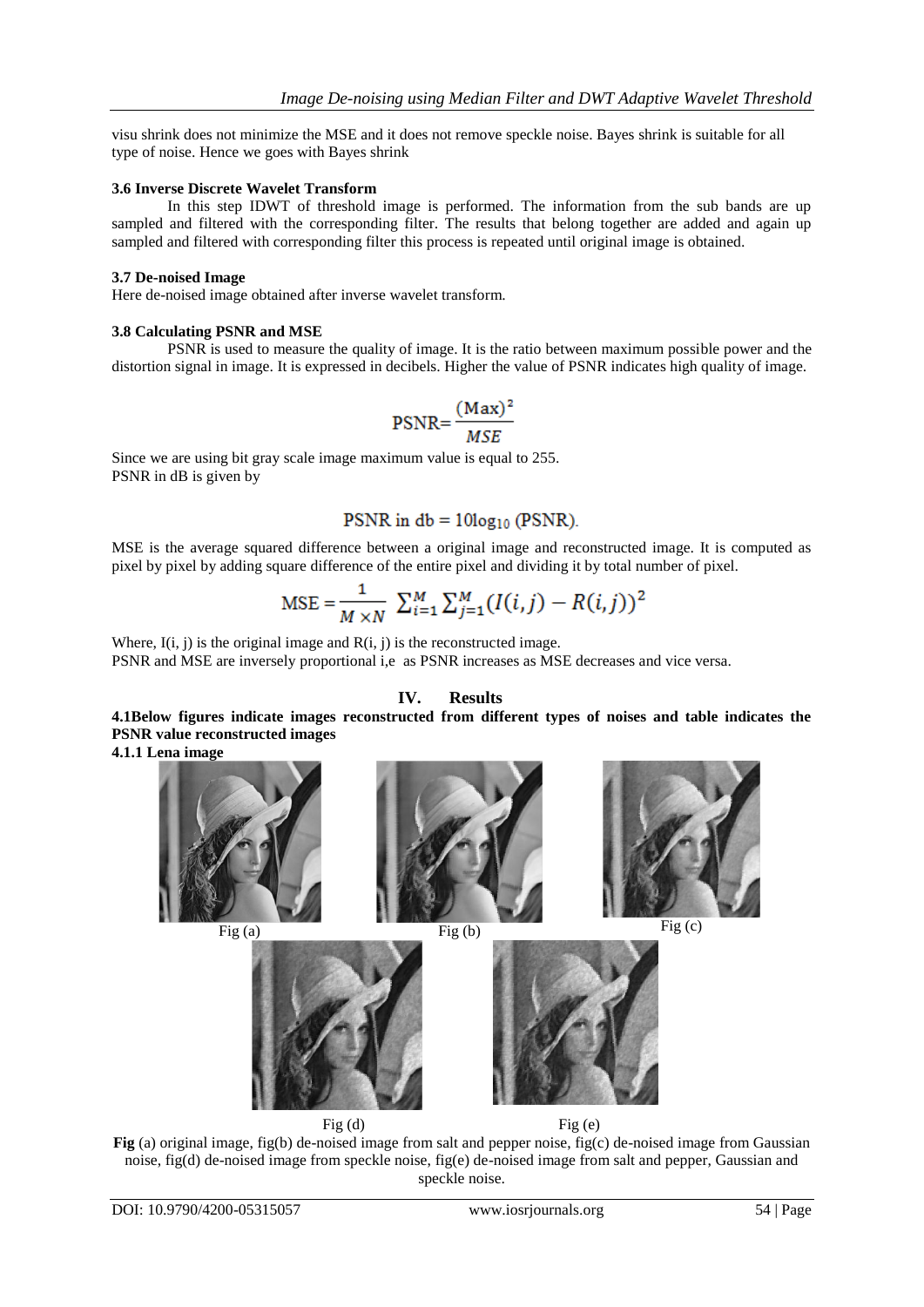| Table 1-PSNR result of existing and proposed method of Lena image with noise variance 0.05 (Gaussian and |  |  |
|----------------------------------------------------------------------------------------------------------|--|--|
| speckle noise) and noise density 0.05(salt and pepper noise)                                             |  |  |

| Name of the image. | Added noise                 | Existing method PSNR | Proposed method PSNR |
|--------------------|-----------------------------|----------------------|----------------------|
|                    | Salt and pepper             | 25.7208              | 36.9320              |
| Lena image         | Gaussian                    | 32.1684              | 35.4091              |
|                    | speckle                     | 24.9479              | 36.2851              |
|                    | Salt & pepper, Gaussian and | 28.2803              | 35.4852              |
|                    | speckle noise               |                      |                      |



#### **4.1.2 Barbara image**





Fig (a) Fig (b) Fig (c)



**Fig** (a) original image, fig (b) de-noised image from salt and pepper noise, fig (c) de-noised image from Gaussian noise, fig (d) de-noised image from speckle noise, fig (e) de-noised image from salt and pepper, Gaussian and speckle noise.

| Table 2-PSNR result of existing and proposed method of Lena image with noise variance 0.05 (Gaussian and |  |
|----------------------------------------------------------------------------------------------------------|--|
| speckle noise) and noise density 0.05(salt and pepper noise)                                             |  |

| Name of the image. | Added noise                 | Existing method PSNR | Proposed method PSNR |
|--------------------|-----------------------------|----------------------|----------------------|
|                    | Salt and pepper             | 24.3847              | 35.1599              |
| Barbara image      | Gaussian                    | 28.3690              | 34.3353              |
|                    | speckle                     | 24.0721              | 34.8806              |
|                    | Salt & pepper, Gaussian and | 26.3278              | 34.4594              |
|                    | speckle noise               |                      |                      |

## **4.3 PSNR value is compared with many more images**

**Table 3-**PSNR result of existing and proposed method of images at noise density 0.05(salt and pepper noise)

| Name of the image | <b>PSNR</b> of existing method | .<br>PSNR of proposed method |
|-------------------|--------------------------------|------------------------------|
| Graylonesome      | 25.0166                        | 36.1483                      |
| Coins             | 27.0428                        | 37.1723                      |
| Chessboard        | 25.5257                        | 36.4972                      |
| Fingerprint       | 23.6715                        | 36.6393                      |
| House             | 26.3441                        | 37.9545                      |
| Paolina           | 26.2647                        | 38.6600                      |
| Obama             | 26.1534                        | 36.9362                      |
| Rice              | 25.9974                        | 37.0326                      |
| Trui              | 26.4568                        | 38.8188                      |
| Rbc               | 25.3474                        | 36.4984                      |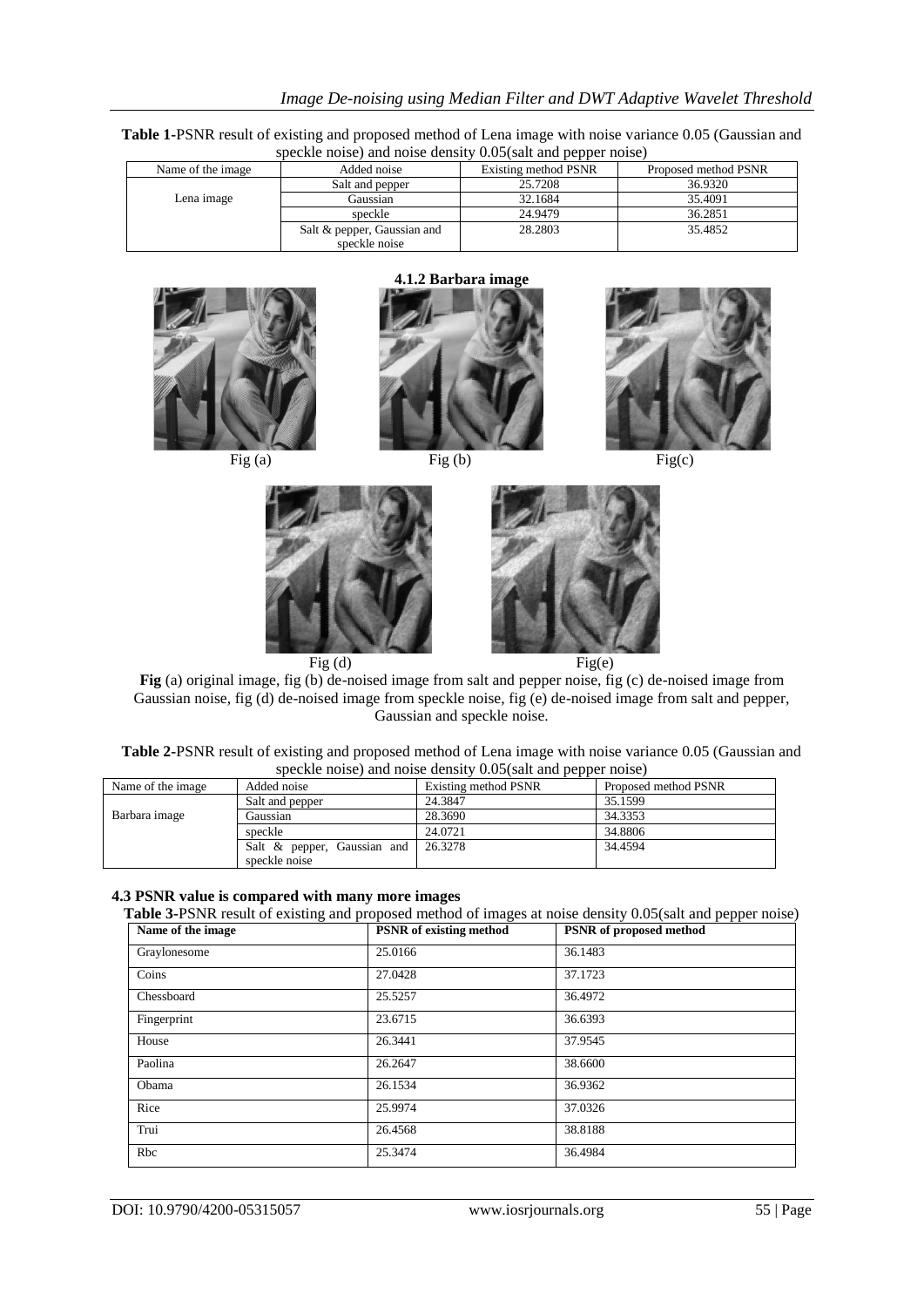| Name of the image | <b>PSNR</b> of existing method | <b>PSNR</b> of proposed method |
|-------------------|--------------------------------|--------------------------------|
| Graylonesome      | 30.4585                        | 34.9893                        |
| Coins             | 33.5571                        | 35.5145                        |
| chessboard        | 27.2124                        | 35.8455                        |
| fingerprint       | 29.7519                        | 35.1942                        |
| House             | 34.4380                        | 35.8473                        |
| paolina           | 34.5700                        | 36.0326                        |
| Obama             | 33.9614                        | 35.3821                        |
| Rice              | 32.2136                        | 35.4749                        |
| Trui              | 35.0059                        | 36.1169                        |
| Rbc               | 31.5269                        | 35.1676                        |

**Table 4-**PSNR result of existing and proposed method of images at noise variance 0.05(Gaussian noise)

**Table 5-**PSNR result of existing and proposed method of images at noise variance 0.05(speckle noise)

| Name of the image. | <b>PSNR</b> of existing method | <b>PSNR</b> of proposed method |
|--------------------|--------------------------------|--------------------------------|
| graylonesome       | 24.4657                        | 35.7165                        |
| Coins              | 26.3260                        | 36.6766                        |
| chessboard         | 21.9519                        | 35.6660                        |
| fingerprint        | 23.7017                        | 35.8099                        |
| House              | 25.1998                        | 36.8582                        |
| paolina            | 25.3662                        | 37.2046                        |
| Obama              | 24.7061                        | 36.1545                        |
| Rice               | 25.5713                        | 36.5151                        |
| Trui               | 25.1033                        | 37.3496                        |
| Rbc                | 24.6930                        | 35.9516                        |

**Table 6-**PSNR result of existing and proposed method of images at noise variance 0.05(Gaussian noise, speckle noise) and noise density 0.05(salt and pepper noise)

| Name of the image | <b>PSNR</b> of existing method | <b>PSNR</b> of proposed method |
|-------------------|--------------------------------|--------------------------------|
| graylonesome      | 27.0663                        | 35.0939                        |
| Coins             | 28.7326                        | 35.7643                        |
| chessboard        | 21.2737                        | 34.6636                        |
| fingerprint       | 25.4021                        | 35.1808                        |
| House             | 28.3303                        | 35.8852                        |
| paolina           | 26.8094                        | 36.1311                        |
| Obama             | 27.1941                        | 35.3855                        |
| Rice              | 28.9044                        | 35.6263                        |
| Trui              | 27.9573                        | 36.2055                        |
| Rbc               | 27.6596                        | 35.2004                        |

### **V. Conclusion**

Image de-noising is using median filter and adaptive wavelet threshold using bayes shrinkage is proposed. The proposed method achieves good PSNR value when compared to that of existing method. The image is with Gaussian noise, salt and pepper and speckle noise are tested using propose de-noising method and quality of image is compared in terms of PSNR with existing method. It is observed that better PSNR values are obtained for different types of noises.

#### **Acknowledgement**

I am sincerely thankful to my guide Asst.Prof.M.G. Srinivasafor his relevant help, encouragement and providing the necessary guidance. I am also proud to thank our HOD Shankar M ganagi, our coordinator Dr. Mahesh rao and our Principal Dr. B.G. Naresh Kumar for moral support.

#### **References**

- [1]. S.Deivalakshmi, S.Sarath and P.Palanisamy "Detection and Removal of Salt and Pepper noise in images by Improved Median Filter", 2011 IEEE
- [2]. Liwen Dong "Adaptive Image Denoising Using Wavelet Thresholding" Third International Conference on Information Science and Technology March 23-25, 2013.
- [3]. YungangZhang,Bailing Zhang and Wenjin Lu "Image Denoising and Enhancement Based on Adaptive Wavelet Thresholding and Mathematical Morphology" 2010 3<sup>rd</sup> International Congress on Image and Signal Processing.
- [4]. MantoshBiswas and Hari Om" An Adaptive Wavelet Thresholding Image Denoising Method" 2013 IEEE
- [5]. YaserNorouzzadeh and MasoudRashidi" Image Denoising in Wavelet Domain using a New Thresholding function" International Conference on Information Science and Technology March 26-28, 2011 Nanjing
- [6]. BogdanSmolka and Krystyna Malik "Fast Technique for Mixed Gaussian and Impulsive Noise Suppression in Color Images" 2013 IEEE
- [7]. Harnani Hassan and AzilahSaparon "Still Image Denoising Based on Discrete wavelet Transform" 2011 IEEE International Conference on System Engineering and Technology